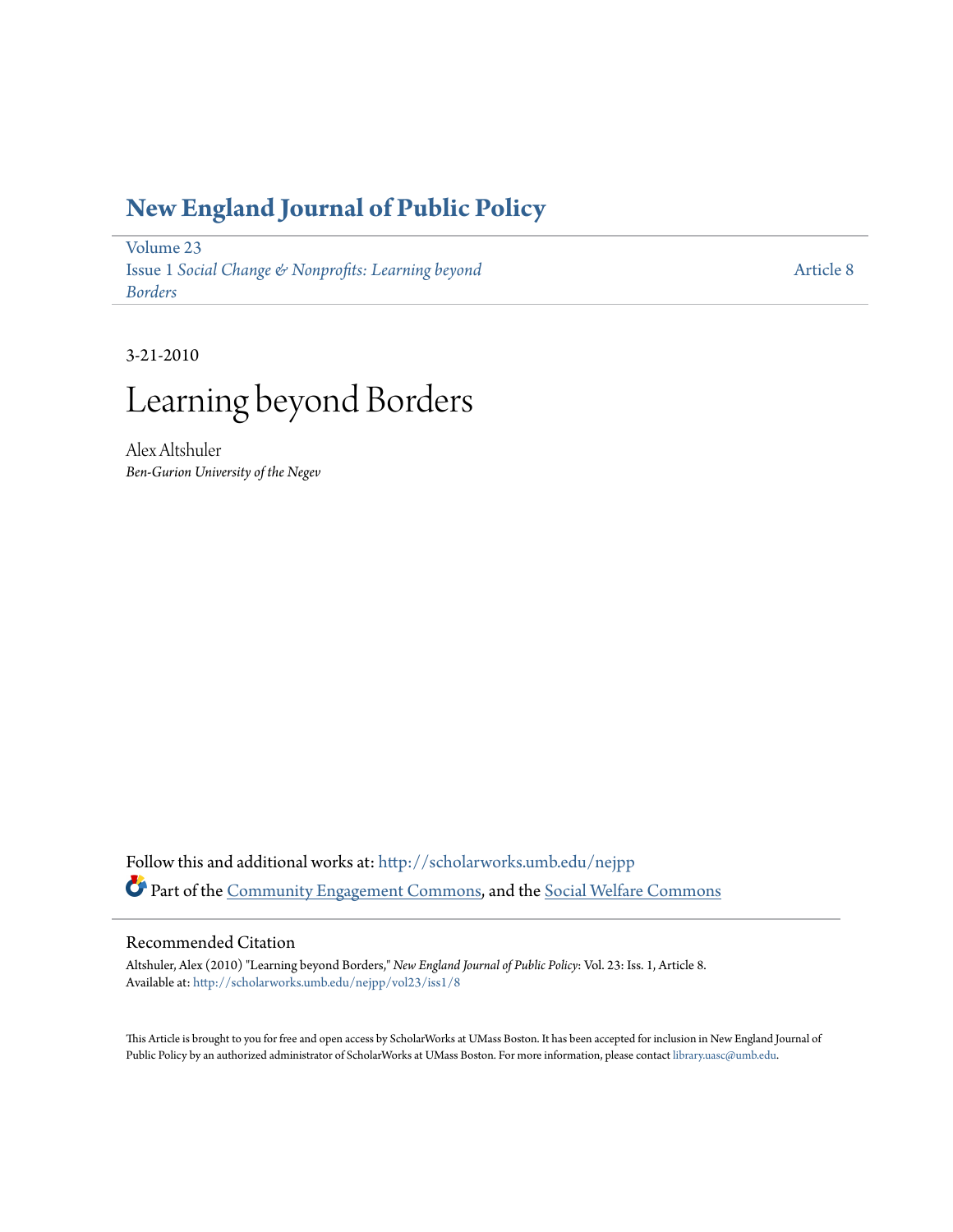## Learning beyond Borders

#### *Alex Altshuler*

was involved in the Learning Exchange Network project mainly during the years 2007–2008, both as an active participant and as a member of the Social Justice<br>and Civil Society committee, in the framework of the Haifa–Boston 2007–2008, both as an active participant and as a member of the Social Justice was inspired by the spirit and commitment of both the Boston and Haifa leaders. At that time I coordinated recovery projects at the volunteer organization SELAH–Israel Crisis Management Center, which focused on immigrants in Northern Israel following the Israel-Lebanon war in 2006. SELAH's core mission is providing essential assistance and emotional support to immigrants who face crisis situations; its involvement in postwar recovery processes in Northern Israel was very intensive. In addition, I developed and coordinated a newly established project on integrative emergency preparedness at the Center for Social Responsibility of the University of Haifa. My involvement in the Learning Exchange project began after a two-year involvement in the Open Apartments project, which was supported by the Haifa–Boston Connection and other partners. This project aimed to empower people in the poorer neighborhoods in the city of Haifa through student-initiated projects that included both guidance and project development. My personal involvement was mainly with the immigrant youth-at-risk. I brought this experience to the Learning Exchange program; I learned much, much more than I brought.

One of the important impacts of my experience participating in the Learning Exchange was the transformation of my internal models or "borders," which were substantially challenged. Some of those dimensions of change are clear. First of all, it was remarkable indeed on the local level in Haifa, for all of us — Jewish Russian and Ethiopian immigrants, Arabs, Israeli-born Jews, women and men, senior citizens and youngsters — to sit together not "just to talk," but to address critical and controversial

*Alex Altshuler holds an M.A. in Social Sciences and Humanitarian Affairs from the University of Rome (Joint Israeli-Palestinian-Italian program) and an M.A. in Community Social Work from the University of Haifa. Currently he is a Kreitman Foundation Doctoral Fellow in the Faculty of Health Sciences, Ben-Gurion University of the Negev, Israel. His Ph.D. studies concentrate on interdisciplinary analysis of earthquake preparedness. His field experience includes community work and individual social work with various populations, social entrepreneurship, enhancement of intersector cooperation in emergency preparedness and response, tutoring, and guidance.*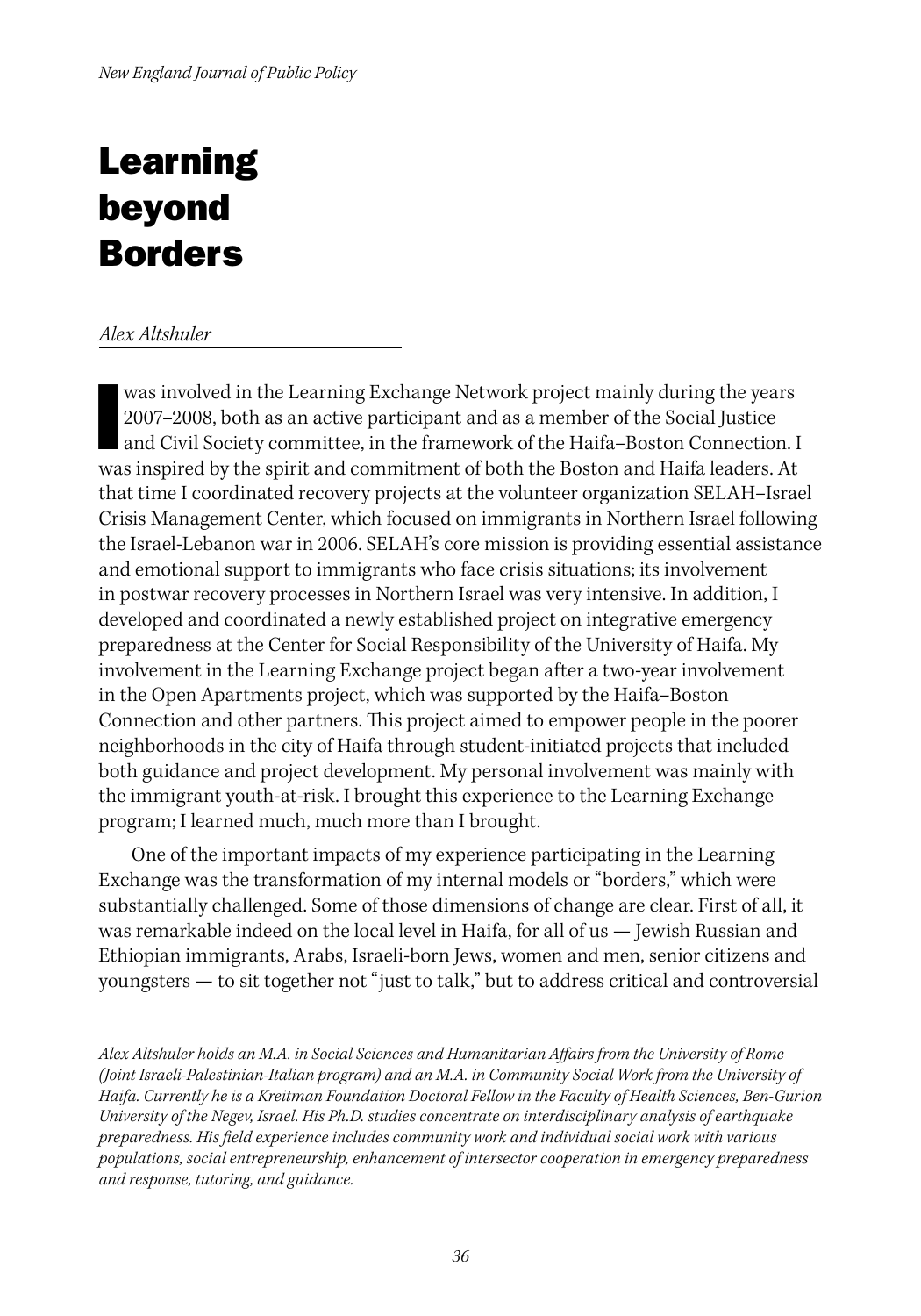social and national issues. This dialogue was not just among the people who were present at that moment in the hall, but to some extent it was a dialogue between larger groups since the participants had leadership positions in their organizations, communities, and other arenas. We were able to take our experiences to all those larger circles and in so doing bring some new "colors," thoughts, and ideas to those environments. The change of the mental borders for me did not mean that I lost my identity or changed my opinions, but it definitely meant that I know much more about "the other," my internal world became richer and I received some kind of a key to other circumstances, histories, customs, and much more. By no means easy or ideal, this process was a very deep and important one for me.

The other dimension or circle that served as a very powerful impulse to building bridges and to changing the borders was the meeting between the American (from Boston) and the Israeli (from Haifa) groups. These very meaningful and powerful experiences were characterized by fruitful professional and interpersonal dialogues. I discovered that the issues of poverty and food security, present in Haifa, were also very much present in the Boston area; I could see the U.S. and Boston ways to deal with that (for example, the activities of the Greater Boston Food Bank). Other organizations, such as Project Hope, Hyde Square Task Force, and others we visited were also very inspiring. I discovered that the issue of security is unfortunately very "hot" in both countries — in Israel resulting from wars and terror, and in Boston mainly resulting from community violence. The challenges for immigrants in the two countries were both similar and different, as are the organizations that address immigrants' needs. Their operational forms are different, but the same fundamental passion inspires the leaders — to address people in need through a very complicated process of transition.

My experience with the Learning Exchange was by no means only professional or intellectual; it was deeply personal. Frankly speaking, I did not feel myself to be simply a guest in Boston, but rather I felt welcomed as a friend — just a great feeling! The hospitality was more than warm! I felt that I came to Boston to learn from friends who have the same basic goal — to make our social reality around us at least a little bit more welcoming and secure. Indeed, we live in a very small world, which is characterized by so many divisions. I am not against these divisions. They formulate our identities and constitute us. They are important. But we have to look beyond them and build bridges across our separate identities. I believe that we may feel (and be) both united and different. One small story from a discussion in Boston reflects many of the elements of that jointedness. I had multiple talks in Boston with Fannette Modek from Haifa, who represented the Seniors Lobby. Surprisingly, there, in Boston, I discovered that she also has Russian-Jewish roots and we spoke a little bit in Russian (two Israelis speak Russian in Boston). I understood that, with her young soul, she should be in the Youth Lobby. It is just an unexplained mistake that she is with the Seniors Lobby. I learned from her, in Boston, a lot about her efforts in providing